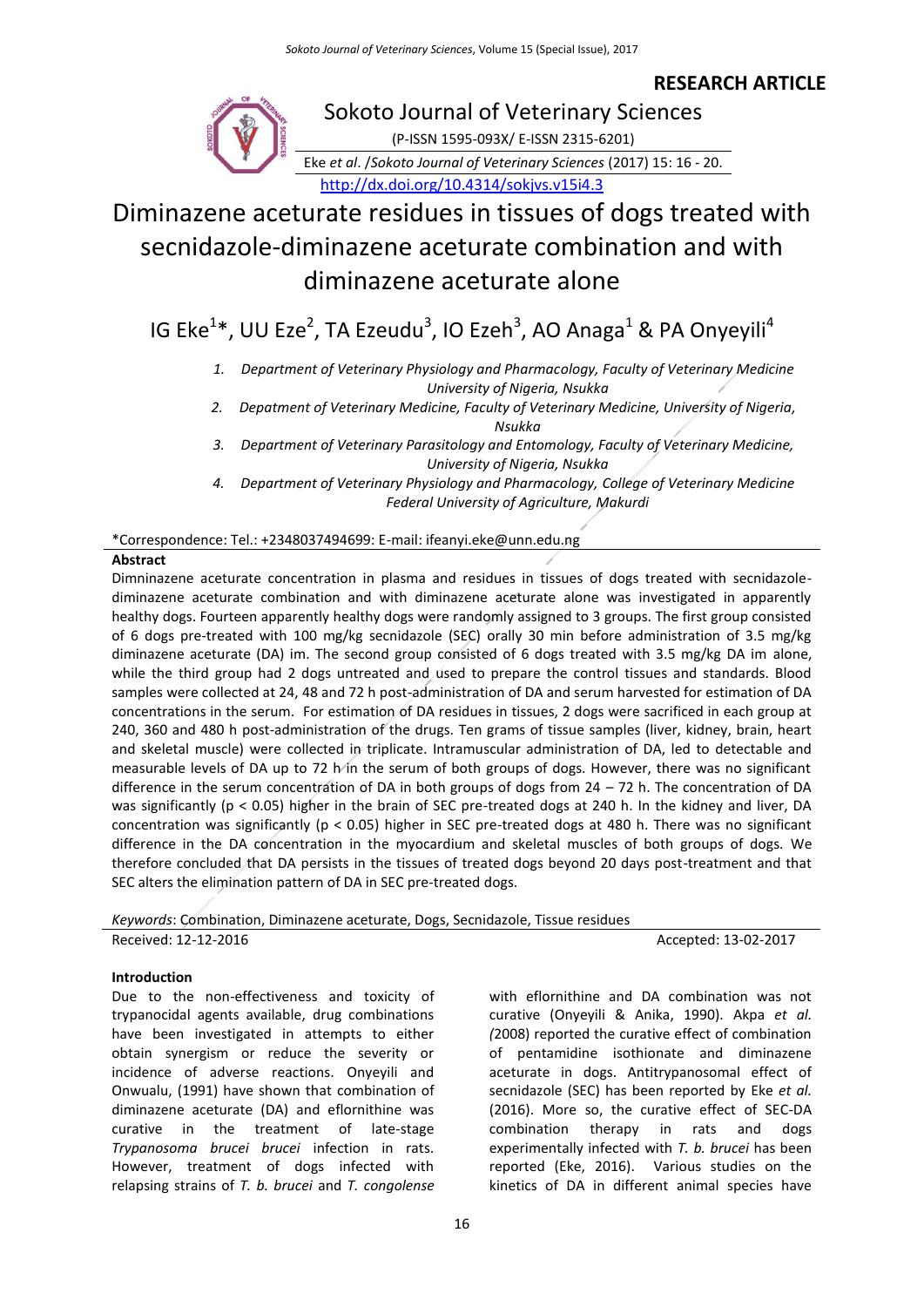been reported (Kellner *et al*., 1985; Onyeyili & Anika, 1989; El Banna *et al*., 1999; Miller, 2005). Few reports on the tissue residues of DA in animals are available (Onyeyili, 1982; Gilbert, 1983; Kellner, 1985; Onyeyili & Anika, 1991). Klatt & Hajdu, (1976) reported the kinetic of DA in combination with rolitetracycline in cattle. Odika *et al. (*1995) reported that lithium chloride and sucrose increased the concentration of DA in the brain of rats. However, the effect of coadministered drugs with DA on the tissue residues or concentrations of DA in dogs is not available. In this study, the effect of co-administration of SEC and DA on the tissue concentration of DA was investigated. This is important because of the reported greater efficacy of combination therapy of SEC and DA over mono-therapy of DA in dogs (Eke, 2016). This study will throw more light on the possible interactions between SEC and DA in dogs. Also, considering the fact that dog meat is a delicacy in some parts of Nigeria, this study will give information on the possible withdrawal period for dogs treated with SEC-DA combination.

#### **Materials and Methods**

Fourteen clinically healthy local dogs of both sexes, between 5 and 10 months old were used for the study. They were kept in a fly-proof dog kennel in separate cages and fed with standard pelletized dry dog food (Dog and Co<sup>®</sup> for puppies and junior, Adragna, Pet Food Italy). Water was provided *ad libitum*. Prior to the commencement of the study, the dogs were physically examined, and dewormed with prazisam® (fenbendazole, praziquantel and pyrantel pamoate) and screened for the presence of trypanosomes and other hemoprotozoan parasites using Giemsa-stained blood smear. They were vaccinated with distemper, hepatitis, leptospirosis, parainfluenza and parvo-virus polyvalent vaccine (DHLPP) and anti-rabies vaccine (ARV) (Bioveta a.s. Czech Republic). They were acclimatized for 4 weeks before the study commenced. They were separated into three groups. The first group consisting of six dogs were treated with secnidazole (Secwid<sup>®</sup> May and Baker Nig. PLC) (100 mg/kg) orally, followed 30 min later with diminazene aceturate (Lobazene® France) (3.5 mg/kg) IM. The second group consisting of six dogs were given DA alone at the same dose rate. The third group consisting of two dogs were used to prepare the tissue standards.

A 7% solution of DA in distilled water was administered intramuscularly to the dogs in the left gluteal muscle.

#### *Ethical standards*

The ethical conditions governing the use and conduct of experiments with life animals were strictly observed in this study as stipulated by Ward & Elsca (1997) and the experimental protocol was approved by the University of Nigeria Nsukka Senate Committee on Medical and Scientific Ethics.

#### *Sample collection*

Control samples were collected from each dog 15 min before drug administration (0 h). Following drug administration, blood samples were collected at 24, 48, and 72 h. Collected samples were centrifuged immediately at 4000 rpm for 5 min, to harvest the serum. For estimation of DA residues in tissues, 2 dogs were sacrificed in each group at 240, 360 and 480 h post-administration of drugs. Ten grams of tissue samples (liver, kidney, brain, heart and skeletal muscle) were collected in triplicate. For preparation of control tissues and standards, the 2 untreated dogs were sacrificed. Tissue samples were placed in plastic bags. The tissues were stored frozen until analyzed. The experimental work area and utensils were cleaned thoroughly after tissue collection from each animal, to prevent contamination.

#### *Analysis of DA concentration in serum and tissues*

For the analysis of DA concentration in the serum, the method of Klatt & Hajdu, (1976) was used. One milliliter of serum was added to 1 ml of 10% trichloroacetic acid (TCA). After thorough mixing, the sample was left to stand for 15 min and then centrifuged for 10 min at 4000 rpm. Thereafter 1 ml of clear supernatant solution was added to 1 ml of 1 N HCL in a test tube. This was then diazotized with 0.2 ml of 0.5% sodium nitrite solution. After 3 min, 1 ml of 1% ammonium sulphamate solution was added and the mixture shaken thoroughly. After additional 3 minutes, 1 ml of 0.2% alphanaphtylethylenediamine solution was added and the developed colour was measured at 540 nm using a UV-spectrophotometer.

For the analysis of tissue residues of DA, the method of Onyeyili & Anika, (1991) was used. In this method, 5 ml of 20% TCA was added to 10 g of tissue and homogenized. The clear supernatant (6 ml) was alkalinized with 0.5 ml 5 m NaOH and extracted 4 times with 5 ml ethylacetate. The organic phase was evaporated to dryness after which 2 ml of 1 M HCL was added and diazotized with 0.2 ml 0.5% sodium nitrite solution. After 3 min, 0.5 ml 1% ammonium sulphamate solution was added and shaken thoroughly. After additional 3 min, 1 ml of 0.4% alpha naphtylethylenediamine was added and the developed color measured at 540 nm with a UV-spectrophotometer.

#### *Statistical analysis*

The results were presented as mean  $\pm$  SD. Data in relation with SEC-DA combination and DA alone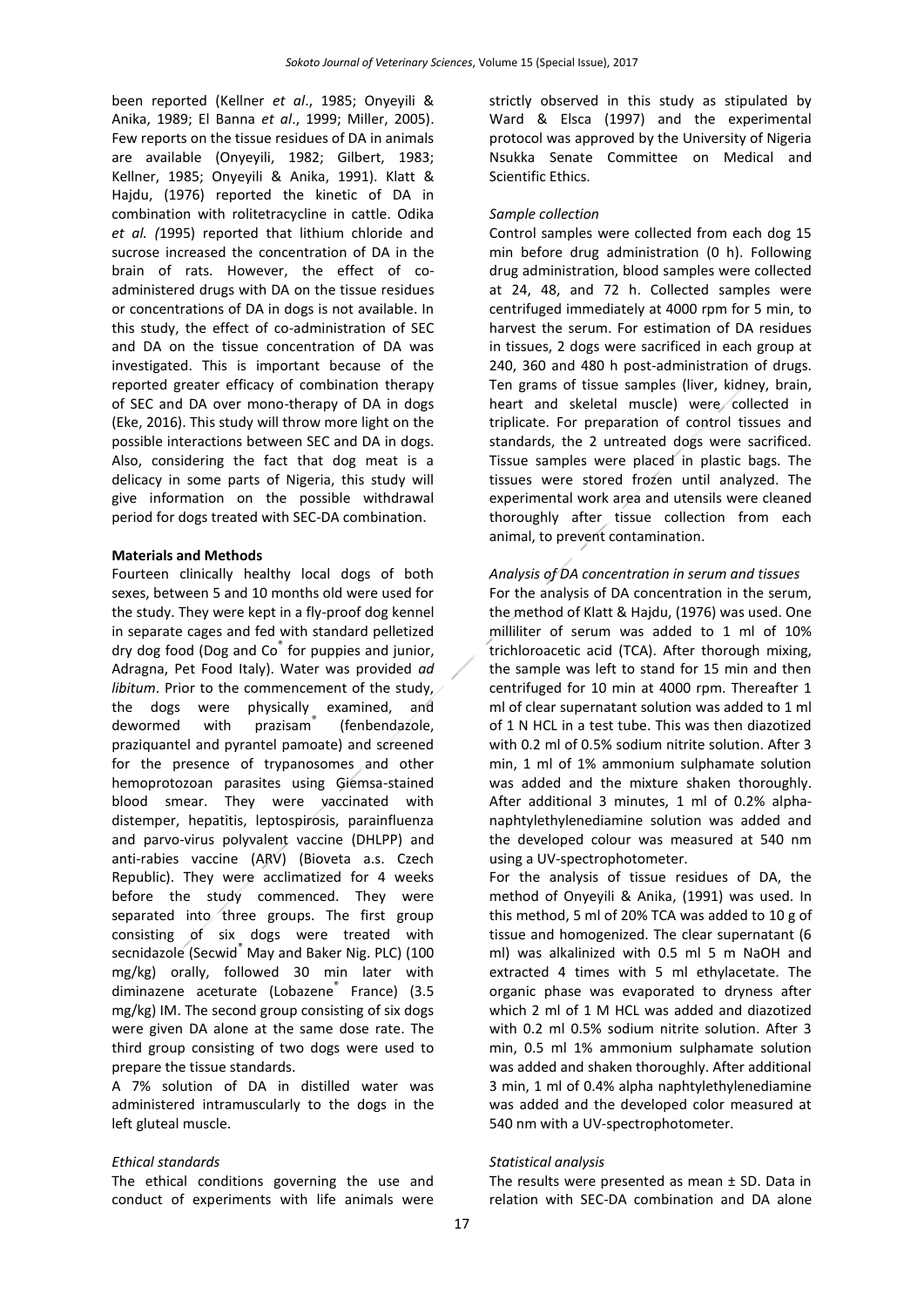| Table 1: Mean diminazene aceturate concentration in serum following intramuscular administration of DA (3.5 |
|-------------------------------------------------------------------------------------------------------------|
| mg/kg) and DA plus secnidazole (100 mg/kg)                                                                  |

| .        | <u>u, u, </u>                                                                                                      |                              |
|----------|--------------------------------------------------------------------------------------------------------------------|------------------------------|
| Time (h) | SEC/DA (DA conc ug/ml) (n=6)                                                                                       | DA (DA conc $\lg$ /ml) (n=6) |
| 0        | 0.00                                                                                                               | 0.00                         |
| -24      | $0.97 \pm .02$                                                                                                     | $0.96 \pm 0.01$              |
| -48      | $0.94 \pm .01$                                                                                                     | $1.04 \pm .11$               |
| 72       | $0.92 \pm .01$                                                                                                     | $0.94 \pm 0.03$              |
|          | والمتعوم المعاموم كمرمونا ومطاوم وملكم وبنعو 15 المطوعا وتروي ومساحاته المومر المتابع والمستلوم والمعتقد والمستوما |                              |

Diminazene aceturate (3.5 mg/kg) was injected 15 min after collection of control sample

**Table 2**: Mean diminazene aceturate concentration ( $\mu$ g/g) in kidneys of dogs treated with secnidazolediminazene aceturate combination and of those with diminazene aceturate alone

|                                    | DA Concentration $(\mu g/g)$ |                        |
|------------------------------------|------------------------------|------------------------|
| Time (h)                           | $SEC/DA(n=6)$                | DA $(n=6)$             |
| 240                                | $2.87 \pm 1.10$              | $2.46 \pm 0.72$        |
| 360                                | $2.56 \pm 0.06$              | $4.2 \pm 0.20^{\circ}$ |
| 480                                | $1.92 \pm 0.02^*$            | $1.81 \pm 0.01$        |
| $*$ $\sim$<br>$\sim$ $\sim$ $\sim$ |                              |                        |

⃰Significant p < 0.05

Table 3: Mean diminazene aceturate concentration ( $\mu$ g/g) in the livers of dogs treated with secnidazolediminazene aceturate combination and of those with diminazene aceturate alone

|                | DA Concentration $(\mu g/g)$ |                 |  |
|----------------|------------------------------|-----------------|--|
| Time           | $SEC/DA$ (n=6)               | DA (n=6)        |  |
| 240            | $2.95 \pm 0.79$              | $2.29 \pm 0.99$ |  |
| 360            | $4.39 \pm 0.09$              | $4.14 \pm 0.14$ |  |
| 480            | $2.72 \pm 0.02^*$            | $2.47 \pm 0.07$ |  |
| $\overline{a}$ |                              |                 |  |

⃰Significant p < 0.05

were analysed using independent sample T- test. Significance was accepted at P < 0.05.

#### **Results**

Intramuscular administration of 3.5 mg/kg DA resulted in measurable serum levels of DA for 72 h in both SEC pre-treated dogs and DA alone treated dogs. The mean serum concentrations of DA in both groups did not differ significantly ( $p > 0.05$ ). However, the mean serum concentration of DA was higher in the SEC pre-treated dogs at 24 h, while the dogs treated with DA alone had higher serum concentrations of DA at 48 and 72 h (Table 1).

There was no significant ( $p > 0.05$ ) variation in the DA concentrations in the kidney of both treatment groups at 240 h. Conversely, at 360 h post DA administration, the DA concentration in the kidneys of dogs treated with DA alone was significantly ( $p < 0.05$ ) higher than those of dogs treated with combination of SEC and DA.

At 480 h, the DA concentration in the kidneys of dogs pre-treated with SEC was significantly ( $p <$ 0.05) higher than that of dogs treated with DA alone (Table 2). The DA concentration was significantly ( $p < 0.05$ ) higher in the liver of SEC pre-treated dogs only at 480 h post-treatment.

There was no significant variation between the two groups at 240 and 360 h post-treatment, though higher DA concentrations were found in the livers of dogs pre-treated with SEC at both time periods (Table 3).

There was significantly ( $p < 0.05$ ) higher DA concentration in the brain of SEC pre-treated dogs at 240 h as opposed to that of DA alone. However there was no significant variation afterwards, though DA concentration was higher in the SEC pre-treated dogs at 360 h and by 480 h posttreatment, DA was not detectable in the brain of both groups (Table 4).

Secnidazole did not significantly ( $p > 0.05$ ) alter the DA concentrations in the myocardium of treated dogs. Nevertheless the concentration of DA was higher in the dogs treated with DA alone at 240 h. DA was not detectable in the myocardium at 360 and 480 h in both groups of dogs (Table 5).

Measurable levels of DA were detected in the skeletal muscles of both treatment groups at 240 and 360 h. Although there was no significant difference in the levels of DA in both groups, the DA concentration was higher in dogs pre-treated with SEC at both time periods. At 480 h, DA was not detectable in the skeletal muscles of both groups of dogs (Table 6).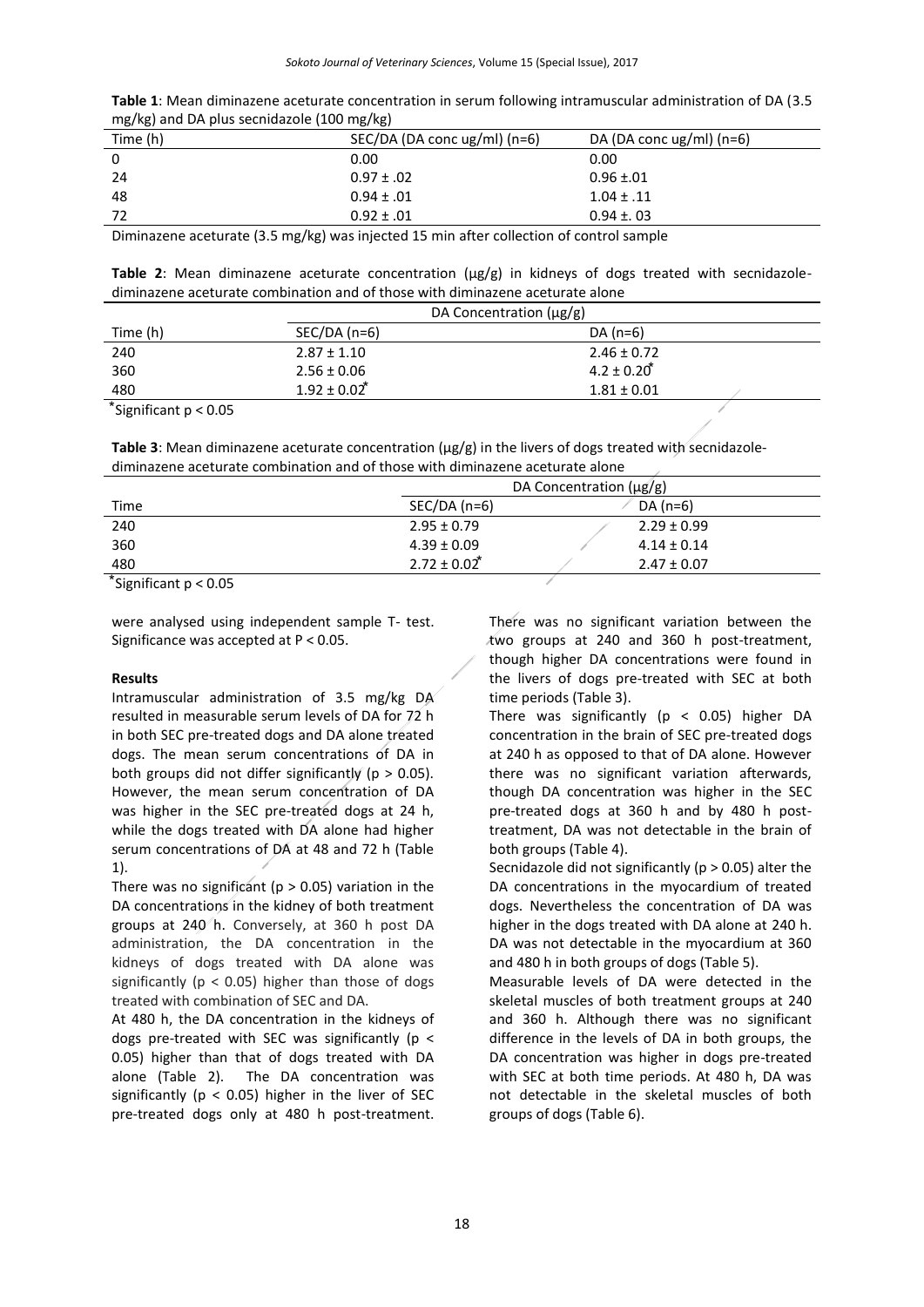| Table 4: Mean diminazene aceturate concentrations ( $\mu$ g/g) in the brains of dogs treated with secnidazole- |
|----------------------------------------------------------------------------------------------------------------|
| diminazene aceturate combination and of those with diminazene aceturate alone                                  |

|                              | DA Concentration $(\mu g/g)$ |  |
|------------------------------|------------------------------|--|
| SEC/DA                       | DA                           |  |
| $3.91 \pm 0.91$ <sup>*</sup> | $2.07 \pm 0.07$              |  |
| $1.68 \pm 0.08$              | $1.44 \pm 0.44$              |  |
| $0.00 \pm 0.00$              | $0.00 \pm 0.00$              |  |
|                              |                              |  |

⃰Significant p < 0.05

**Table 5**: Mean diminazene aceturate concentrations ( $\mu$ g/g) in the hearts of dogs treated with secnidazolediminazene aceturate combination and of those with diminazene aceturate alone

|      | DA Concentration $(\mu g/g)$ |                 |  |
|------|------------------------------|-----------------|--|
| Time | SEC/DA                       | DA              |  |
| 240  | $1.65 \pm 0.20$              | $1.95 \pm 0.87$ |  |
| 360  | $0.00 \pm 0.00$              | $0.00 \pm 0.00$ |  |
| 480  | $0.00 \pm 0.00$              | $0.00 \pm 0.00$ |  |

**Table 6**: Mean diminazene aceturate concentrations ( $\mu$ g/g) in the skeletal muscles of dogs treated with secnidazole-diminazene aceturate combination and of those with diminazene aceturate alone

|      |                 | DA Concentration $(\mu g/g)$ |  |
|------|-----------------|------------------------------|--|
| Time | SEC/DA          | DA                           |  |
| 240  | $3.72 \pm 0.34$ | $2.39 \pm 0.85$              |  |
| 360  | $2.54 \pm 0.54$ | $1.99 \pm 0.99$              |  |
| 480  | $0.00 \pm 0.00$ | $0.00 \pm 0.00$              |  |
|      |                 |                              |  |

#### **Discussion**

Our findings showed that measurable levels of DA were detectable in the serum of both groups of dogs up to 72 h post-administration intramuscularly. This disagrees with the findings of Onyeyili & Anika, (1991), who reported measurable levels of (0.2 µg/ml) only at 24 h. The difference in both studies could be attributed to the assay method. Onyeyili & Anika, (1991) used colorimetric method, while in this work UVspectrophotometric method was used, which is a more sensitive instrument than colorimeter.

Studies on the influence of secnidazole on tissue concentrations of DA showed that DA is readily distributed to various organs and tissues of dogs and persists for up to 20 days post-administration. Highest accumulations of DA were found in the liver and kidney. These findings support the findings of Onyeyili & Anika, (1991) who also found higher DA concentrations in the kidneys and livers of dogs. The reason for higher accumulation of DA in the liver and kidneys could be due to the fact that these are the major organs for metabolism and excretion of drugs (Rang *et al.*, 1996). Diminazene aceturate concentrations in the kidney of SEC pre-treated dogs were higher at 240 and 480 h, while that of dogs treated with DA were higher at 360 h. In the liver, DA concentration was higher in SEC pre-treated dogs at 240, 360 and 480 h. These higher concentrations of DA in the kidneys and livers of dogs pre-treated with SEC could be related to alteration of elimination pattern of DA by SEC. Furthermore higher brain

concentrations of DA were observed in dogs pretreated with SEC at 240 and 360 h. Diminazene was no more detectable in the brain at 480 h in all treated dogs. This finding could suggest that SEC enhances penetration of DA through the blood brain barrier. 5-nitroimidazoles attain high concentrations in the brain (Rang *et al.*, 1996), therefore could act as a transporter of DA into the brain. Clinically this is important in that enhanced accumulation of DA in the brain could lead to elimination of sequestered trypanosomes in the brain. This may explain why relapse of infection was not observed in dogs treated with the SEC-DA combination therapy (Eke, 2016). Diminazene aceturate was only detected in the hearts of treated dogs at 240 h and there was no significant (p > 0.05) difference in the concentrations of the two groups, though higher concentrations were found in the heart of dogs treated with DA alone. The concentrations of DA in the hearts of animals in both groups were however, higher than that reported by Onyeyili & Anika, (1991) at same time period. In the skeletal muscles, higher DA concentrations were found in dogs pre-treated with SEC at 240 and 360 h. No DA was detected at 480 h.

We concluded that SEC enhanced accumulation of DA in various tissues of dogs which may enhance the therapeutic efficacy of DA. Our study also showed that DA persists in the tissues of dogs treated with either SEC-DA combination or DA alone up to 480 h (20 days) post-treatment,